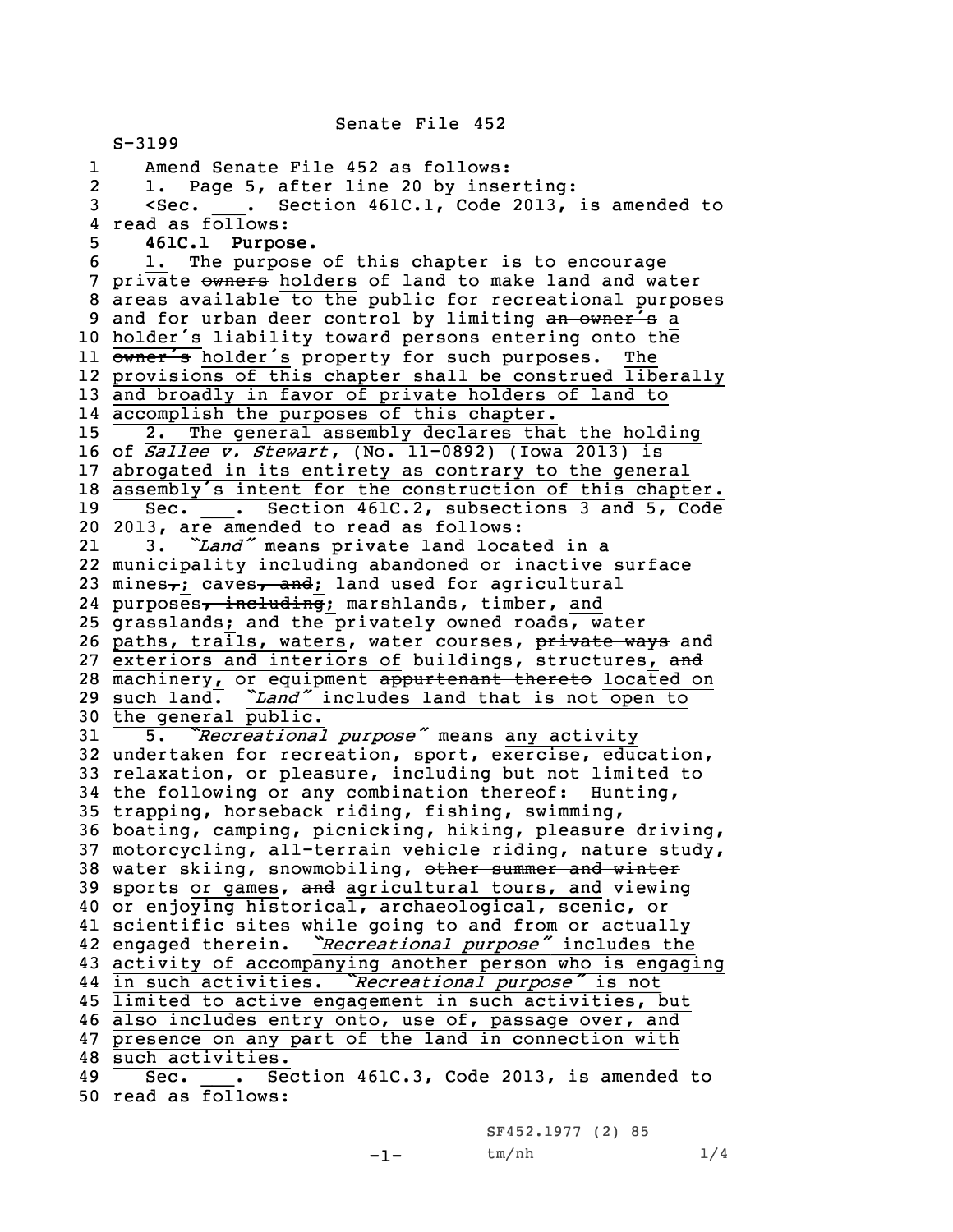1 **461C.3 Liability of owner holder limited.** 21. Except as specifically recognized by or provided 3 in section 461C.6, an owner a holder of land owes no does not owe <sup>a</sup> duty of care to keep the premises safe for entry or use by others for recreational purposes or urban deer control, or to give any warning of <sup>a</sup> dangerous condition, use, structure, or activity on such premises to persons entering for such purposes. 2. Except as specifically recognized or provided in section 461C.6, <sup>a</sup> holder of land does not owe <sup>a</sup> duty of care to others because the holder is guiding, directing, supervising, or participating in any recreational purpose or urban deer control undertaken by others on the holder's land. Sec. \_\_\_. Section 461C.4, Code 2013, is amended by adding the following new subsection: NEW SUBSECTION. 2A. Assume <sup>a</sup> duty of care to <sup>a</sup> person because the holder is guiding, directing, supervising, or participating in any recreational purpose or urban deer control undertaken by the person on the holder's land. 22Sec. . Section 461C.5, Code 2013, is amended to 23 read as  $\overline{\text{follows}}$ : 24 **461C.5 Duties and liabilities of owner holder of leased land.** Unless otherwise agreed in writing, the provisions of sections 461C.3 and 461C.4 shall be deemed 28 applicable to the duties and liability of an owner a holder of land leased, or any interest or right therein transferred to, or the subject of any agreement with, the United States or any agency thereof, or the state or any agency or subdivision thereof, for recreational purposes or urban deer control. Sec. 6. Section 461C.6, Code 2013, is amended to read as follows: **461C.6 When liability lies against owner holder.** Nothing in this chapter limits in any way any liability which otherwise exists: 1. For willful or malicious failure to guard or warn against <sup>a</sup> dangerous condition, use, structure, or activity. 422. For injury suffered in any case where the owner holder of land charges the person or persons who enter or go on the land for the recreational use thereof or for deer hunting, except that in the case of land or any interest or right therein, leased or transferred to, or the subject of any agreement with, the United States or any agency thereof or the state or any agency thereof or subdivision thereof, any consideration received by the holder for such lease, interest, right

-2-

SF452.1977 (2) 85 tm/nh 2/4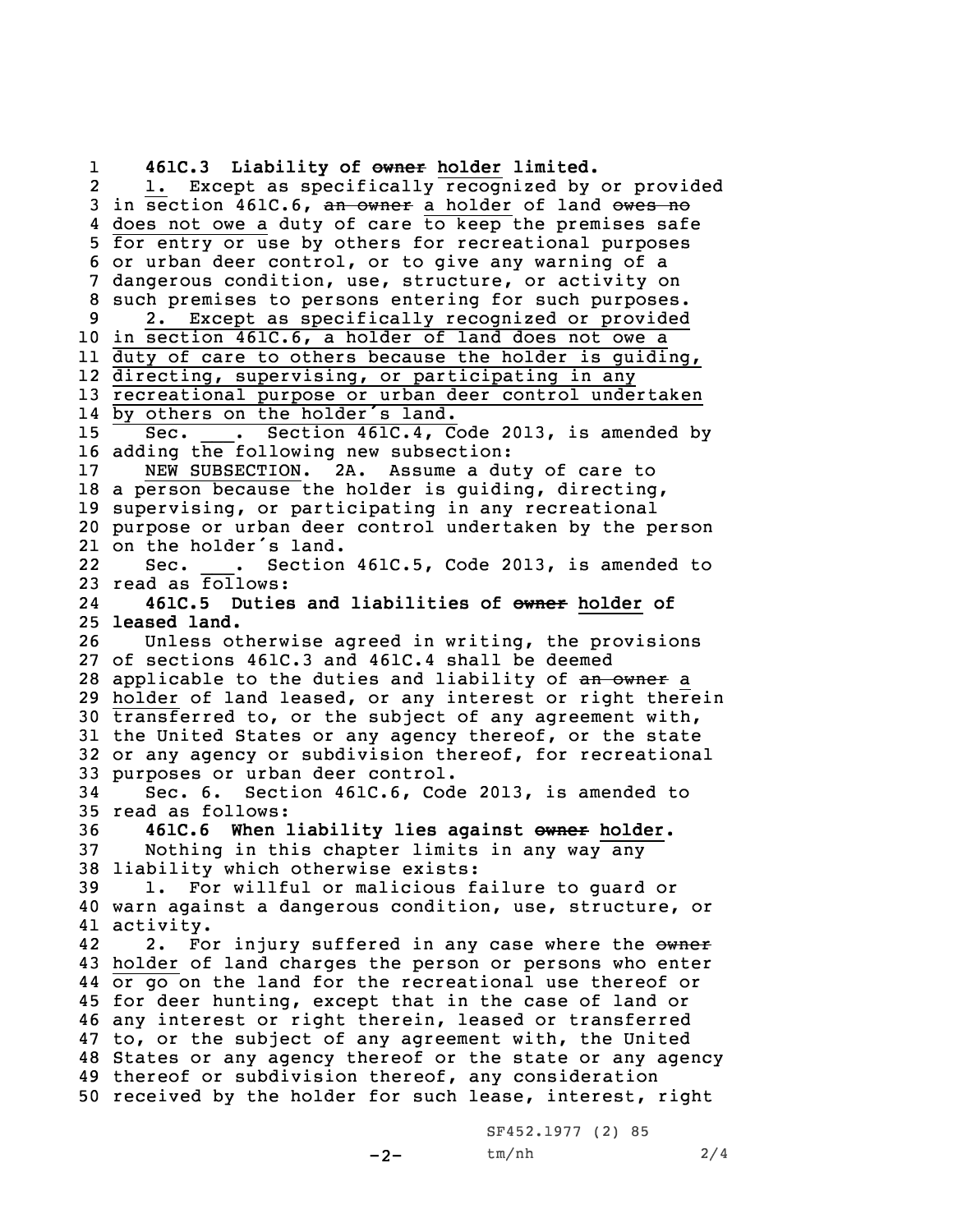1 or agreement shall not be deemed <sup>a</sup> charge within the 2 meaning of this section.> 3 2. By renumbering as necessary.

\_\_\_\_\_\_\_\_\_\_\_\_\_\_\_\_\_\_\_\_\_\_\_\_\_\_\_\_\_\_ KEN ROZENBOOM

DAN ZUMBACH

\_\_\_\_\_\_\_\_\_\_\_\_\_\_\_\_\_\_\_\_\_\_\_\_\_\_\_\_\_\_ MICHAEL BREITBACH

\_\_\_\_\_\_\_\_\_\_\_\_\_\_\_\_\_\_\_\_\_\_\_\_\_\_\_\_\_\_ SANDRA H. GREINER

\_\_\_\_\_\_\_\_\_\_\_\_\_\_\_\_\_\_\_\_\_\_\_\_\_\_\_\_\_\_ DAVID JOHNSON

\_\_\_\_\_\_\_\_\_\_\_\_\_\_\_\_\_\_\_\_\_\_\_\_\_\_\_\_\_\_ JAKE CHAPMAN

\_\_\_\_\_\_\_\_\_\_\_\_\_\_\_\_\_\_\_\_\_\_\_\_\_\_\_\_\_\_ DENNIS GUTH

\_\_\_\_\_\_\_\_\_\_\_\_\_\_\_\_\_\_\_\_\_\_\_\_\_\_\_\_\_\_ JACK WHITVER

\_\_\_\_\_\_\_\_\_\_\_\_\_\_\_\_\_\_\_\_\_\_\_\_\_\_\_\_\_\_ NANCY J. BOETTGER

\_\_\_\_\_\_\_\_\_\_\_\_\_\_\_\_\_\_\_\_\_\_\_\_\_\_\_\_\_\_ HUBERT HOUSER

\_\_\_\_\_\_\_\_\_\_\_\_\_\_\_\_\_\_\_\_\_\_\_\_\_\_\_\_\_\_ RICK BERTRAND

-3-